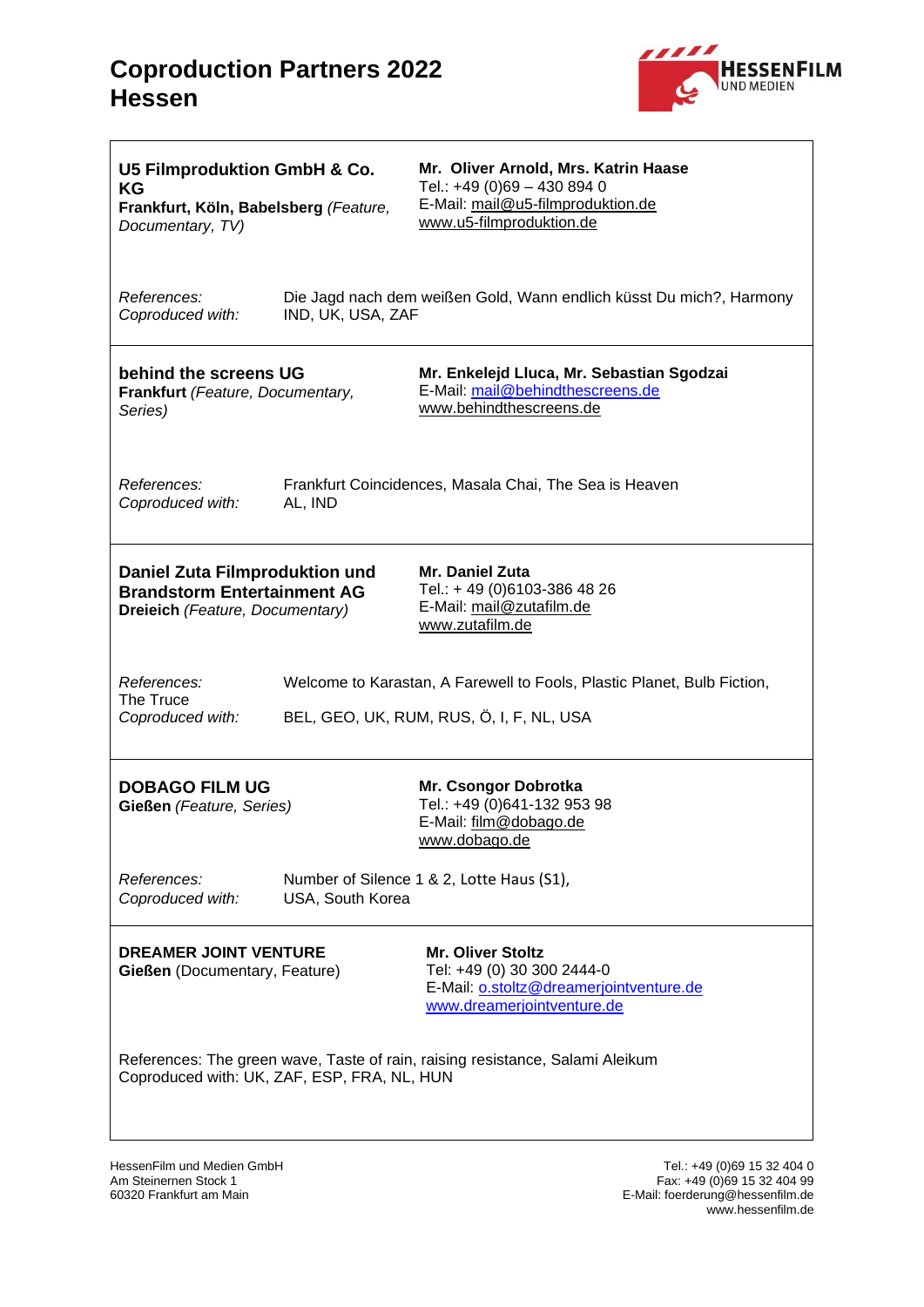

| <b>FEINSHMEKER FILM</b><br>Hanau (Documentary)                                      |                                                                         | Ms. Isabel Gathof<br>Tel.: +49 (0)176-321 188 12<br>E-Mail: isabel@feinshmekerfilm.de<br>www.feinshmekerfilm.de                     |
|-------------------------------------------------------------------------------------|-------------------------------------------------------------------------|-------------------------------------------------------------------------------------------------------------------------------------|
| References:                                                                         |                                                                         | Moritz Daniel Oppenheim, Ilana Shafir - Mein Paradies aus Scherben                                                                  |
| <b>Fourmat Film GmbH</b><br>Darmstadt (Feature, Documentary)                        |                                                                         | Mr. Nicolas Kronauer, Mrs. Marie Marxmeier<br>Tel.: +49 (0)6151 - 950 63 50<br>E-Mail: marie@fourmat-film.de<br>www.fourmat-film.de |
| References:                                                                         | Looking For Erdnase                                                     |                                                                                                                                     |
| <b>Halbtotal Filmproduktion GmbH &amp;</b><br>Co. KG<br>Wiesbaden (Documentary, TV) |                                                                         | Mr. Andrzej Klamt<br>Tel.: +49 (0)611 - 981 20 01<br>E-Mail: info@halbtotalfilm.de<br>www.halbtotalfilm.de                          |
| References:<br>Coproduced with:                                                     | AUT, POL                                                                | Die Deutschen und die Polen, Carpatia, Blackbox Syrien                                                                              |
| <b>Hermann Vaske Emotional</b><br><b>Networks Frankfurt (Documentary)</b>           |                                                                         | Mr. Hermann Vaske<br>Tel.: +49 (0)69-739 91 80<br>E-Mail: vaske@emotionalnetwork.com<br>www.hermannvaske.com                        |
| References:<br>Coproduced with:                                                     | Why Are We Creative?, Dennis Hopper - Uneasy Rider, Bra Wars<br>FR, USA |                                                                                                                                     |
| <b>Herold Productions GmbH</b><br>Frankfurt (Feature)                               |                                                                         | Mr. Wolfgang Herold<br>Tel.: +49 (0)69 - 96 36 41 0<br>E-Mail: info@herold-productions.de<br>www.herold-productions.de              |
| References:<br>Coproduced with:                                                     | Die schwarzen Brüder, Der Geschmack von Apfelkernen, Homies<br>AUT, CAN |                                                                                                                                     |
| <b>Planet 9 Pictures</b><br><b>Frankfurt</b> (Feature)                              |                                                                         | <b>Mr. Moritz Becherer</b><br>Tel.: +49 173 6643669<br>E-Mail: planet9-pictures.com<br>www.planet9-pictures.com                     |
| References:<br>Coproduced with:                                                     | HALT!LOS!<br><b>SVN</b>                                                 |                                                                                                                                     |

HessenFilm und Medien GmbH<br>Am Steinernen Stock 1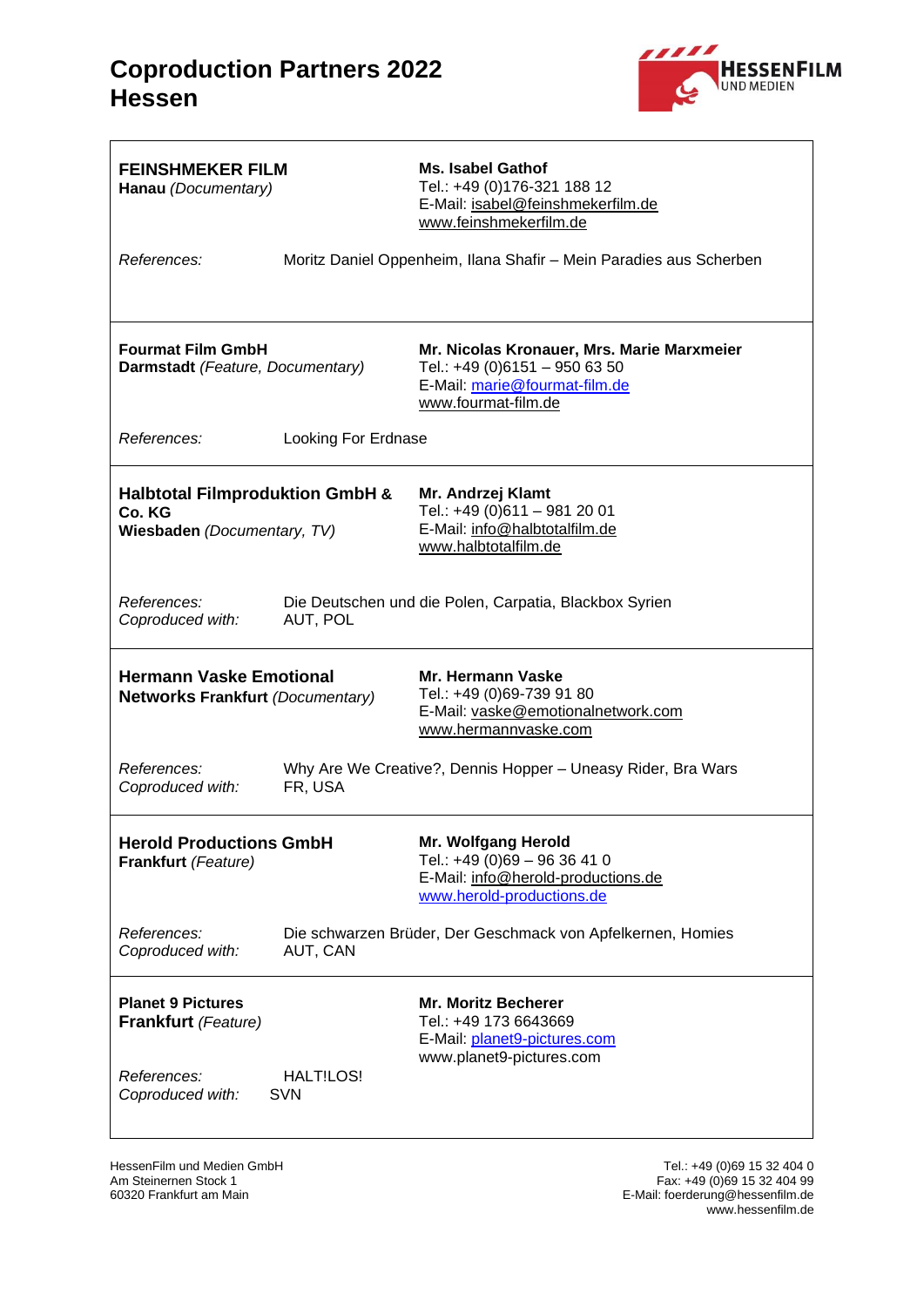

| <b>JIP Film und Verleih GbR</b><br>Frankfurt (Feature, Documentary)                               |                                                                     | Ms. Julia I. Peters, Ms. Jutta Feit<br>Tel.: +49 (0)173-993 33 27<br>E-Mail: info@jip-film.com<br>www.jip-film.de                                                                   |
|---------------------------------------------------------------------------------------------------|---------------------------------------------------------------------|-------------------------------------------------------------------------------------------------------------------------------------------------------------------------------------|
| <i>References:</i><br>Coproduced with: UK, RO, AUS, BEL, GEO, ISR                                 |                                                                     | Sing it loud - Luthers Erben in Tansania                                                                                                                                            |
| References:                                                                                       | Unzertrennlich                                                      |                                                                                                                                                                                     |
| <b>GERMAN FILM PARTNERS GmbH &amp;</b><br>CO. KG Niederlassung, Frankfurt<br>(Feature, Animation) |                                                                     | <b>Mr. Sebastian Leutner</b><br>Tel.: +49 (0)176-22 21 99 76<br>E-Mail: sebastian.leutner@lavalabs.de<br>www.lavalabs.de                                                            |
| <i>References:</i><br>Coproduced with:                                                            | MONKY, Berlin, Berlin - Der Film<br>SWE, LUX                        |                                                                                                                                                                                     |
| <b>Living Pictures Productions</b><br>Kassel (Feature, Documentary)                               |                                                                     | Mr. Behrooz Karamizade, Mr. Jörn Möllenkamp, Mr.<br>Giorgi Abashishvili, Mr. Aliaksei Paluyan<br>Tel.: +49 (0)178-186 13 34<br>E-Mail: moellenkamp@lpp-film.com<br>www.lpp-film.com |
| References:                                                                                       | All About People, Bahar in Wonderland, Lake Of Happiness, Courage   |                                                                                                                                                                                     |
| <b>MAPP media GmbH</b><br>Frankfurt (Feature, Documentary)                                        |                                                                     | Mr. Nico Drago<br>Tel.: +49 (0)69 9150 9900<br>E-Mail: hello@mapp-media.com<br>www.mapp-media.com                                                                                   |
| References:<br>Taranto                                                                            | Vorwärts immer, Öland, Son of Cornwall, Contamin, Lí Sola, Dreaming |                                                                                                                                                                                     |
| Coproduced with:                                                                                  | SWE, GBR, VNM, UKR, IT                                              |                                                                                                                                                                                     |
| <b>MATAK Arts &amp; Entertainment UG</b><br>Frankfurt (Feature)                                   |                                                                     | Mr. Mohsen Bahrami<br>Tel.: +49 (0)176-86 96 2057<br>E-Mail: info@matakfilm.com<br>www.matakfilm.com                                                                                |
| References:<br>Coproduced with:                                                                   | Tomorrow<br><b>IRN</b>                                              |                                                                                                                                                                                     |
|                                                                                                   |                                                                     |                                                                                                                                                                                     |

HessenFilm und Medien GmbH<br>Am Steinernen Stock 1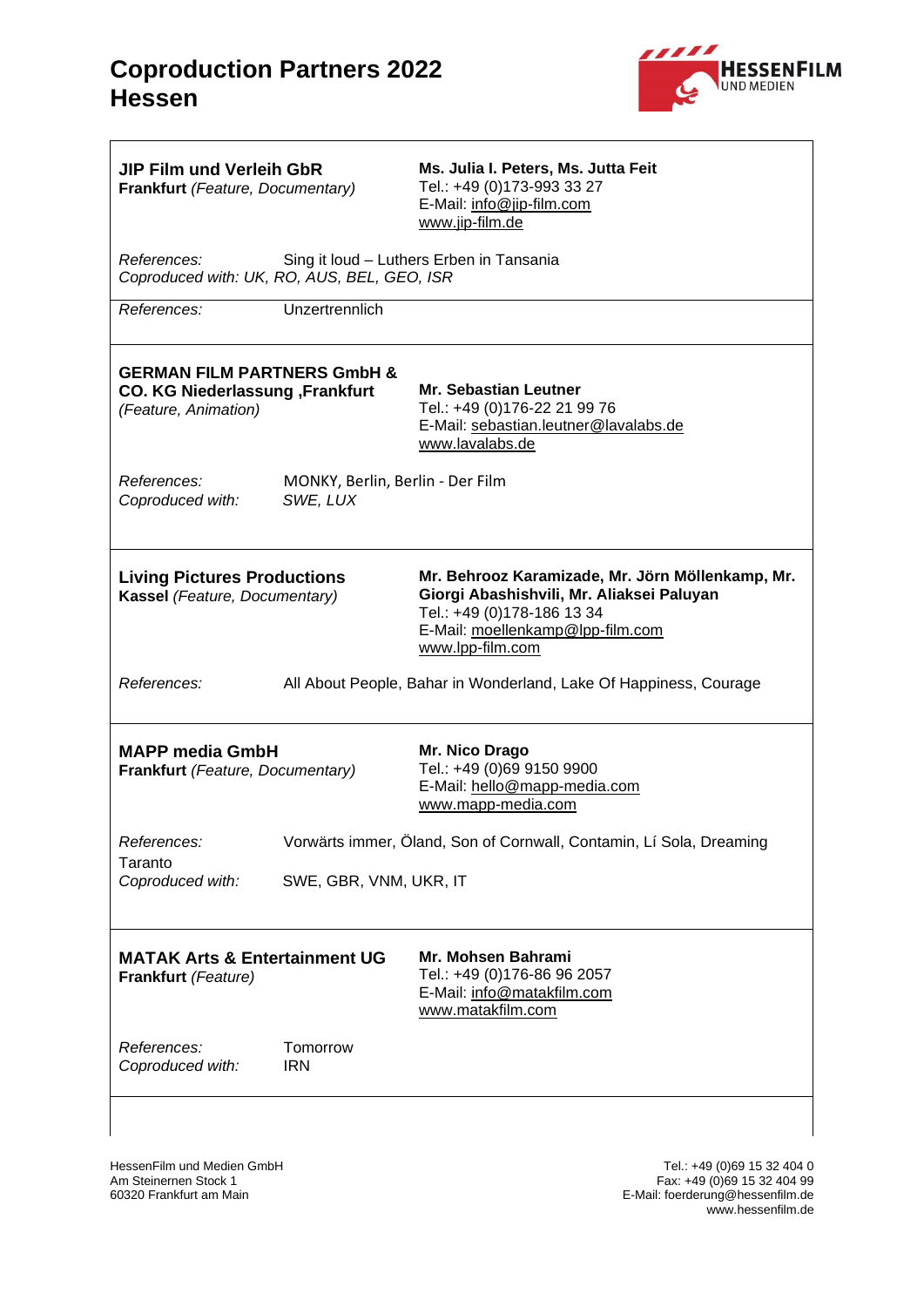

| <b>Neopol Film Kellner &amp; Zapf GbR</b>        |                              |                                                                          |  |
|--------------------------------------------------|------------------------------|--------------------------------------------------------------------------|--|
| Frankfurt (Feature, Documentary)                 |                              | Mr. Tonio Kellner, Mr. Jakob Zapf<br>Tel.: +49 (0)6109-698 99 73         |  |
|                                                  |                              | E-Mail: info@neopol-film.de                                              |  |
|                                                  |                              | www.neopol-film.de                                                       |  |
| References:<br>Corps Perdu                       |                              | Love Sarah, Eine Handvoll Wasser, Max und die Wilde 7, The Third King, À |  |
| Coproduced with:                                 | FR, GB, NLD, ISR             |                                                                          |  |
|                                                  |                              |                                                                          |  |
| <b>Perennial Lens - Rams &amp; Charles</b>       |                              | Ms. Yasmin Rams, Mr. Rodney Charles                                      |  |
| <b>GmbH Darmstadt (Feature,</b>                  |                              | E-Mail: yasmin.rams@perenniallens.com                                    |  |
| Documentary)                                     |                              | E-Mail: rodney.charles@perenniallens.com<br>www.perenniallens.com        |  |
|                                                  |                              |                                                                          |  |
| References:                                      |                              | In Exile, The Disciple, African Cowboy, A Life in Blue                   |  |
| Coproduced with:                                 | MMR, NAM, UK                 |                                                                          |  |
|                                                  |                              | <b>Ms. Antonia Kilian</b>                                                |  |
| <b>PINK SHADOW FILMS</b><br>Kassel (Documentary) |                              | E-Mail: pinkshadowfilms@gmail.com                                        |  |
|                                                  |                              | www.pinkshadowfilms.com                                                  |  |
|                                                  |                              |                                                                          |  |
| References:                                      |                              | The other side of the river, A letter from Raqqa                         |  |
| Coproduced with:                                 |                              |                                                                          |  |
|                                                  |                              |                                                                          |  |
| <b>PIXOMONDO Studios GmbH &amp;</b><br>Co.KG     |                              | <b>Ms. Sabrina Christoforidis</b><br>Tel.: +49 (0)69-2691 3607 - 00      |  |
| Frankfurt (Feature)                              |                              | E-Mail: sabrina.christoforidis@pixomondo.com                             |  |
|                                                  |                              | www.pixomondo.com/frankfurt                                              |  |
| References:                                      |                              | Iron Sky 2 - The Coming Race, The Medicus, 4 zauberhafte Schwestern      |  |
| Coproduced with:                                 | <b>LUX</b>                   |                                                                          |  |
|                                                  |                              |                                                                          |  |
| <b>STERNENBERG FILMS</b>                         |                              | <b>Mr. Simon Pilarski</b>                                                |  |
| Wiesbaden (Feature)                              |                              | Tel.: +49 (0)611-88 001 977<br>E-Mail: pilarski@sternenberg-films.de     |  |
|                                                  |                              | www.sternenberg-films.de                                                 |  |
| References:                                      | Shortcut, 4 Days To Eternity |                                                                          |  |
| Coproduced with:<br>ΙT                           |                              |                                                                          |  |
|                                                  |                              |                                                                          |  |
|                                                  |                              |                                                                          |  |
|                                                  |                              |                                                                          |  |
|                                                  |                              |                                                                          |  |

HessenFilm und Medien GmbH<br>Am Steinernen Stock 1